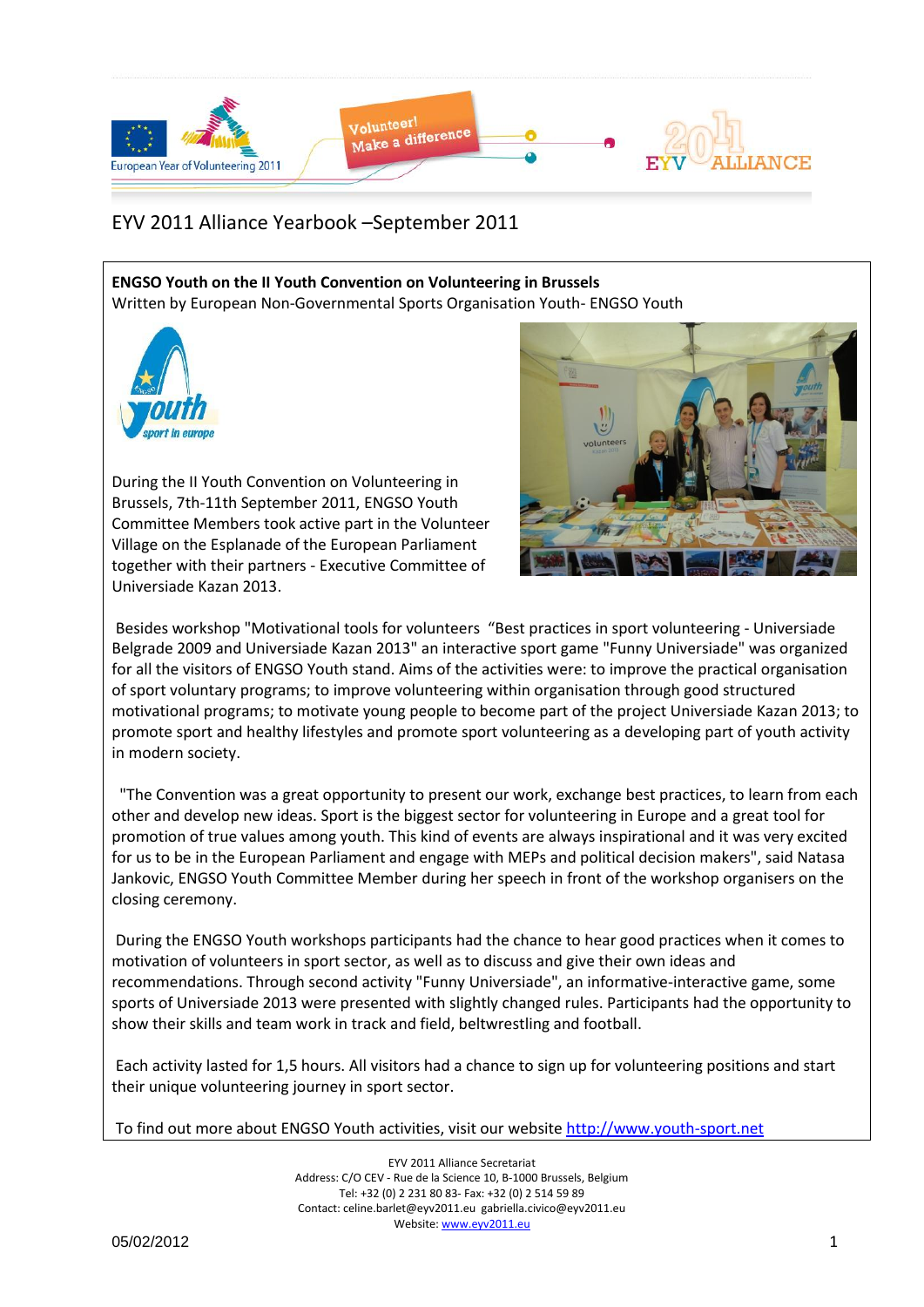

#### **Volunteer Academy Kazan, Russia**

Written by European Non-Governmental Sports Organisation Youth- ENGSO Youth





Международный молодежный волонтерский лагерь "Volunteers' Academy'

20 - 24 сентября 2011 года

Executive Committee Kazan 2013 organized the camp for volunteers on 20th-24th September 2011 in Kazan, Russia in the cooperation with the Ministry of Sports, Tourism and the Youth Policy of the Russian Federation and the Ministry of Youth, Sport and Tourism of the Tatarstan.

ENGSO Youth representatives, Natasa Jankovic and Damir Stajner, took active part in the Volunteer Camp as guest speakers during lectures and workshops on the following topics: "Communication and Motivation as important elements of the Volunteer Management process"; "How cultural and sport events influence on the development of volunteering" and "Recruitment and Selection of volunteers for major sport events". Around 500 participants took part in the International youth volunteers camp "Volunteer Academy" which took place in the Universiade Village in Kazan. Participants on the Camp were young volunteers from all over Russia as well as from Europe.

The purpose of the camp was to gain together young people who are actively involved in volunteering and have experience in the field of international communication. Volunteers were given the opportunity to work with the representatives of the Executive Committee of XXVII World Summer Kazan Universiade 2013, the Ministry of Youth, Sports and Tourism of Tatarstan, the members of the State Duma of Russian Federation and famous athletes. The educational program of the Volunteer Academy helped young people to get necessary knowledge and skills of how to involve, train and select volunteers for Universiade 2013 as well as to learn Russian and Tatar culture and traditions.

27th World University Summer Games will be held in 2013 in Kazan, the capital of the Republic of Tatarstan. Universiade is the second major sport event after Olympics. Therefore, in order to provide successful organization of Universiade 2013, 20.000 qualified volunteers have to be recruited. The preparation for the Universiade 2013 in Kazan is gathering pace, the number of volunteers involved in projects is growing.

More information about the volunteering opportunities visit the official websit[e http://kazan2013.com](http://kazan2013.com/)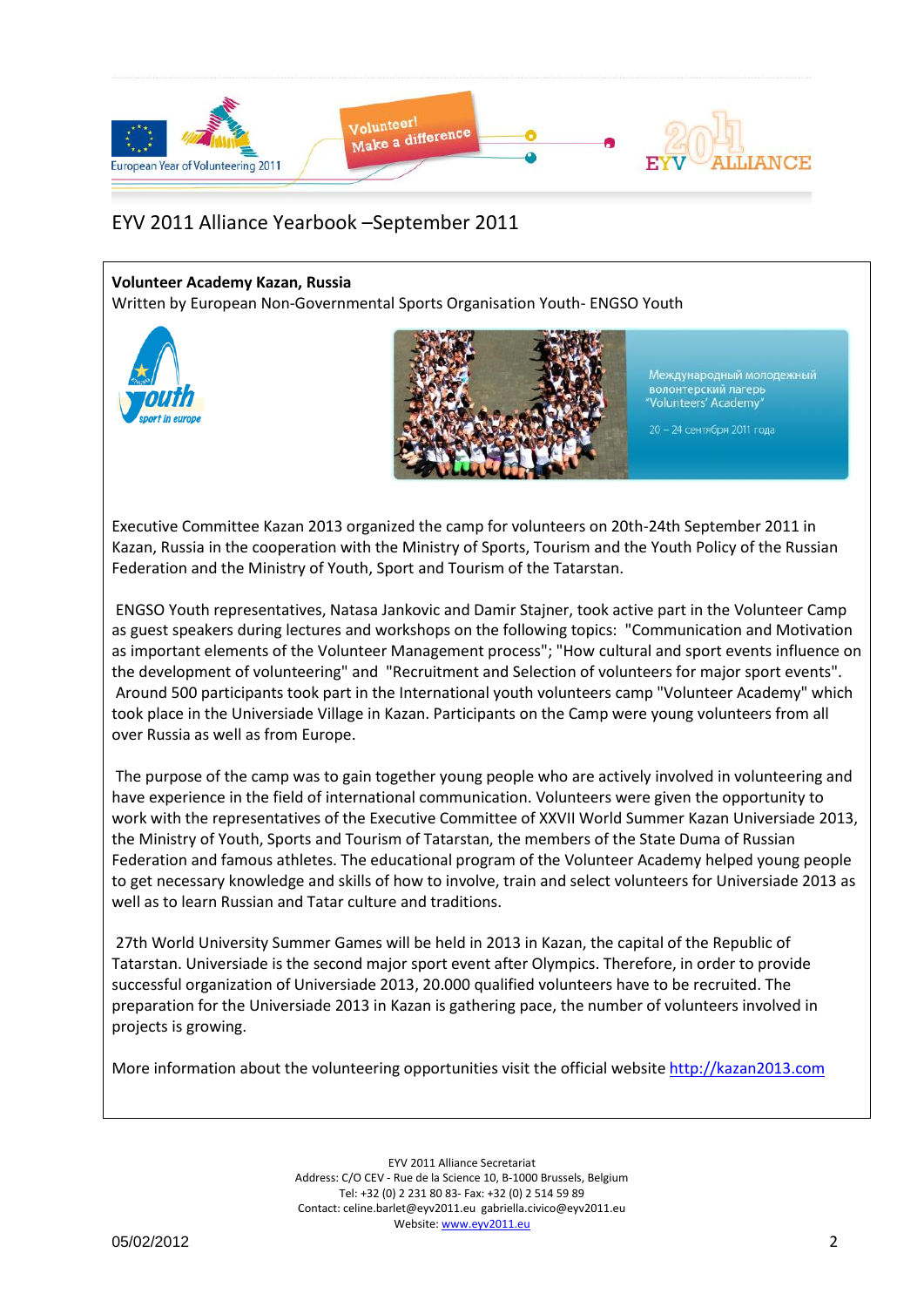

#### **Intercultural Dialogue Day 2011**

Written by The European Federation for Intercultural Learning – EFIL



Since 2008, the European Year of Intercultural Dialogue, EFIL promotes the Intercultural Dialogue Day within its network, and celebrates this Day on the last Thursday of September.

During Intercultural Dialogue Day, AFS volunteers across Europe organise public events promoting intercultural dialogue and diversity through youth exchanges. During these events volunteers address audiences in an interactive way in order to raise awareness.

In 2011, on Thursday 29 September, all across the EFIL member organisations, activities took place as part of the 4th edition of our Annual Intercultural Dialogue Day. Events took place from Lisbon to Riga, from Ankara to Hamburg, from Cairo to Maribor, from Belgrade to Vladivostok. Have a look at our [Googlemap!](http://maps.google.com/maps/ms?ie=UTF8&oe=UTF8&msa=0&msid=215631990725281514471.0004a6ae9fc416e63227e)

This year we organized a Facebook contest for the best IDD Event and the winning group of 3 volunteers from Italy (Catania) got free registration at our Volunteer Summer Summit 2012. Other winning events were a Flashmob called 'Freezebook' which took place in 6 European cities and an Intercultural Treasure Hunt in Istanbul. "



**AGE position paper on older volunteering making the links between EYV2011 and EY2012** Written by AGE Platform

**AGE** 

AGE has launched a new Position Paper which explores the links between the European Year of Volunteering 2011 and the upcoming European Year 2012 on Active Ageing and Solidarity between Generations . The objective of this paper is to encourage stakeholders to build on the momentum created by the European Year of Volunteering to foster active ageing in the community during 2012 and promote better recognition of the value that older volunteers bring for our societies. AGE position paper on active ageing through volunteering:

[http://www.age-platform.eu/images/stories/2011\\_older\\_volunteers\\_position\\_Final.pdf](http://www.age-platform.eu/images/stories/2011_older_volunteers_position_Final.pdf)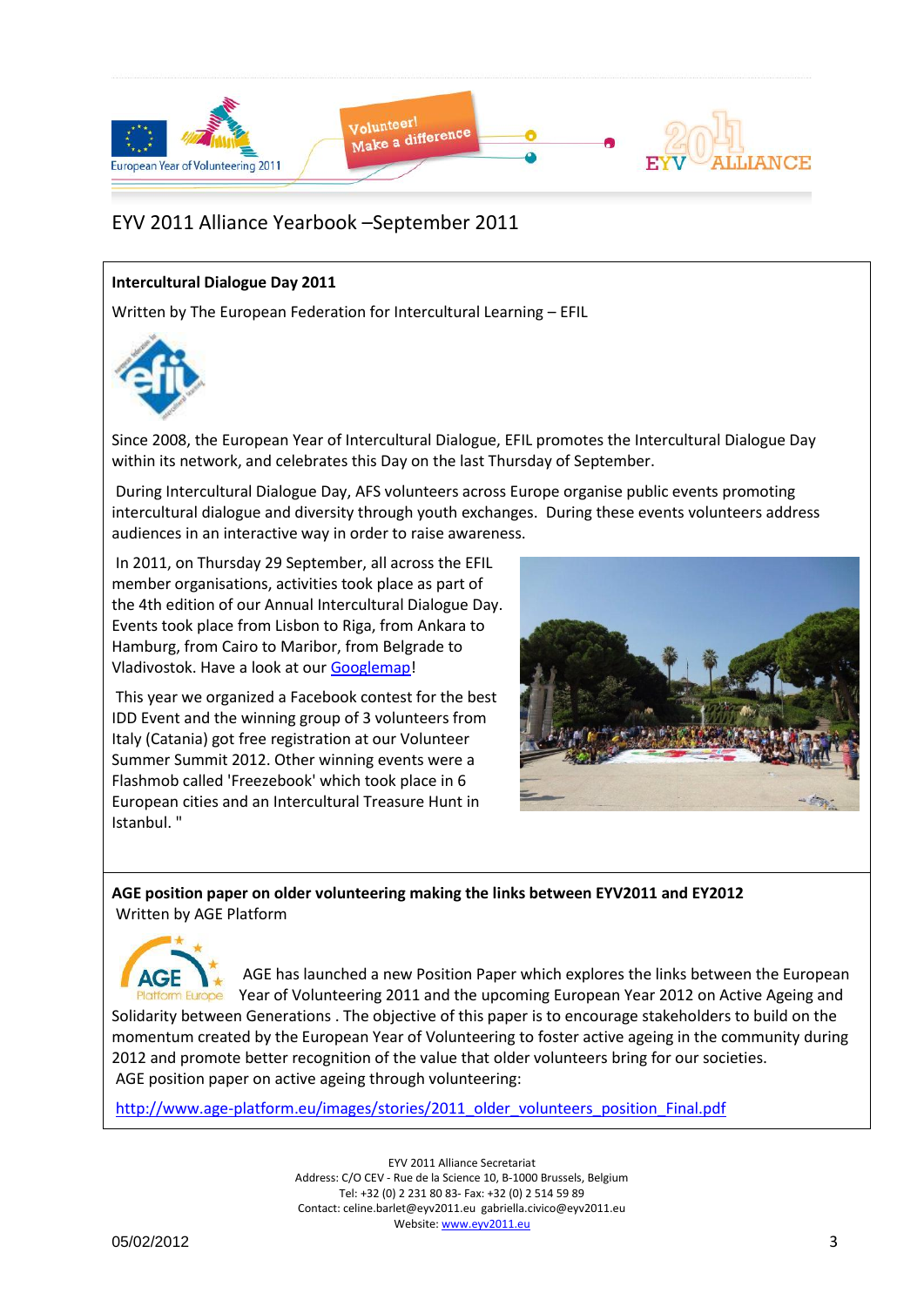

**AGE and Intergroup on Ageing organised a meeting on 'Enhancing the participation of older volunteers through the 2011 European Year of Volunteering (EYV2011)** Written by AGE Platform



In the context of the European Year of Volunteering (EYV 2011), the Intergroup on Ageing and Intergenerational Solidarity held a meeting on 21 September 2011 to highlight the important contribution that older volunteers bring to society and to reflect on how best to remove the current obstacles to volunteering among older people.

This meeting highlighted how to encourage and facilitate participation in volunteering activities amongst the ageing population; It also stressed the necessity to bridge the efforts of the EYV2011 and the upcoming 2012 European Year for Active Ageing and Solidarity between Generations (EY2012). Furthermore, it provided an occasion for Intergroup members and stakeholders to reflect together on how their expectations for the current European Year of Volunteering are being met as well as the benefits that volunteering brings for older people and how this links into the aims of the EY2012 to promote active ageing.

During the meeting, a Resolution on the importance of involving older people in volunteering activities was endorsed by Cristina Gutierrez Cortines (EPP), Kinga Göncz (S&D), Jean Lambert (Greens), Kartika Liotard (GUE), Liz Lynne (ALDE), Claude Moraes (S&D) and Lambert van Nistelrooij (PPE), Co-Chairs of the Intergroup, and by Martin Kastler (PPE), rapporteur for the EP report on the EY2012. This Resolution presents volunteering as a vital component of active ageing and includes a number of recommendations to the EU and stakeholders at national and local level that would enhance volunteering opportunities for older people.

The meeting showed that all of Europe must mobilize its efforts to support the EY2012 and to extend the work of EYV2011. Such actions will promote active ageing, intergenerational solidarity, and will provide the stepping stones to the creation of an Age-friendly Europe.

Resolution[: http://age-platform.eu/images/stories/Resolution\\_A4\\_format.pdf](http://age-platform.eu/images/stories/Resolution_A4_format.pdf)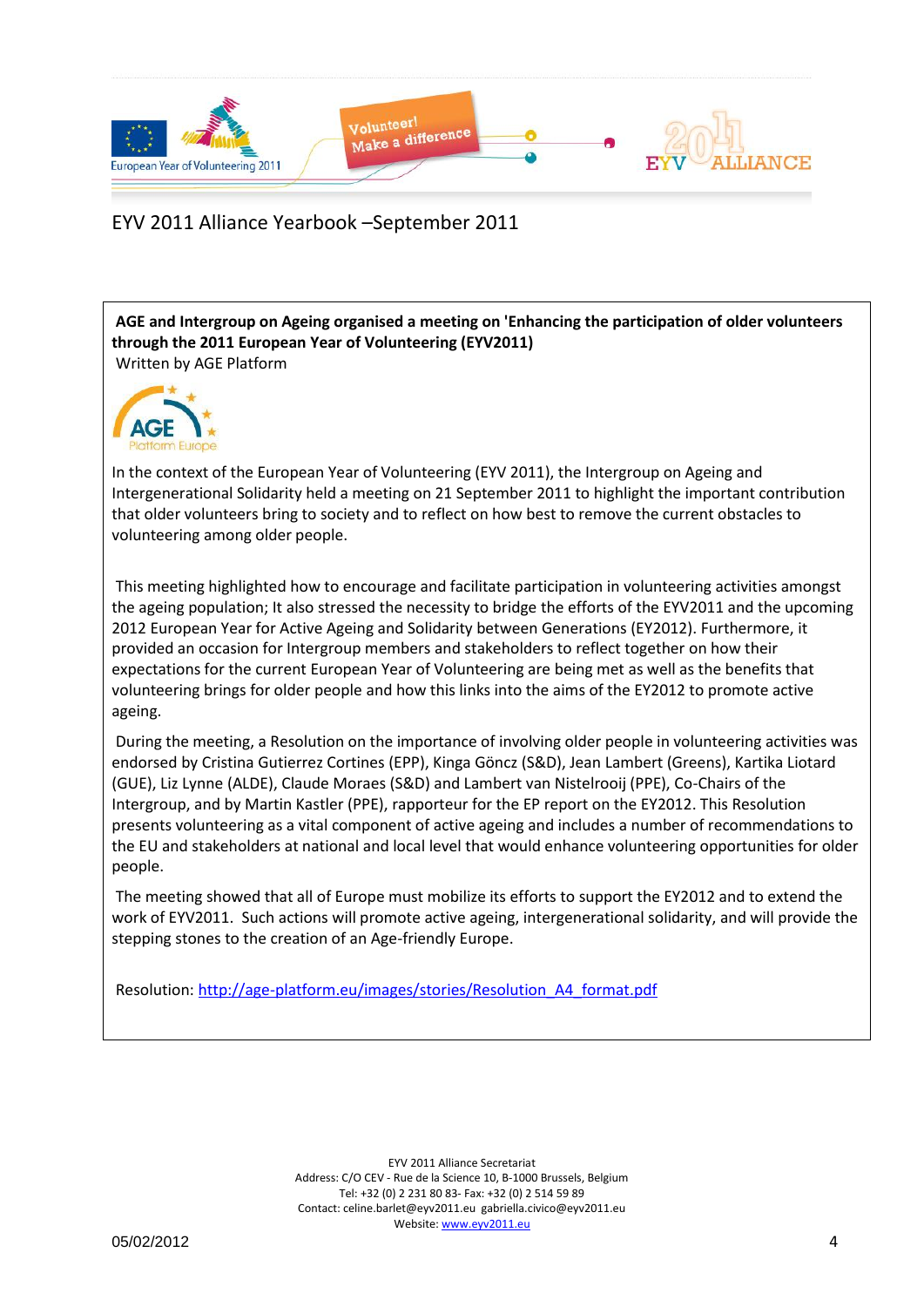

**EYV 2011 Alliance at the II European Volunteer Convention, Brussels (Belgium)**  Written by EYV 2011 Alliance

# **JANCE**

Continuing to work towards the symbolic collection of 1 million volunteer hours from across Europe EYV 2011 Alliance volunteers and staff organised a [dedicated stand](http://www.eyv2011.eu/index.php?option=com_acymailing&ctrl=url&urlid=437&mailid=26&subid=3) in the II European Volunteer Convention on 9-10th September 2011. A total of 95,177 hours were collected during 2 days from volunteers and "soon to become volunteers" who visited to



the V-Village. Two lucky volunteers who [pledged their hours online](http://www.eyv2011.eu/index.php?option=com_acymailing&ctrl=url&urlid=64&mailid=26&subid=3) during the Convention wer[e randomly](http://www.eyv2011.eu/index.php?option=com_acymailing&ctrl=url&urlid=438&mailid=26&subid=3)  [selected](http://www.eyv2011.eu/index.php?option=com_acymailing&ctrl=url&urlid=438&mailid=26&subid=3) during th[e closing ceremony](http://www.eyv2011.eu/index.php?option=com_acymailing&ctrl=url&urlid=439&mailid=26&subid=3) to join the EU delegation to China for the [EU China Year of Youth](http://www.eyv2011.eu/index.php?option=com_acymailing&ctrl=url&urlid=440&mailid=26&subid=3) Closing Ceremony later this year. Check EYV 2011 Alliance photo albums [here.](http://www.eyv2011.eu/index.php?option=com_acymailing&ctrl=url&urlid=436&mailid=26&subid=3)

Thank you to our wonderful volunteers, Jessica Main, Andreea Nagy, Maria Tvrdonova, Thibault Lezy, Marieke Wax, Sophie Chielens, Viktoria Endredi, Pedro Carnicero, Celzo Da Cunha, Martin Kuebler, Zoltan Vadkerti !

**EYV 2011 Alliance awarded European Citizen's Prize, Brussels (Belgium)**  Written by EYV 2011 Alliance



Supported by [Intel,](http://www.eyv2011.eu/index.php?option=com_acymailing&ctrl=url&urlid=478&mailid=26&subid=3) the [European Citizens' Prize](http://www.eyv2011.eu/index.php?option=com_acymailing&ctrl=url&urlid=280&mailid=26&subid=3) — [CIVI EUROPAEO PRAEMIUM](http://www.eyv2011.eu/index.php?option=com_acymailing&ctrl=url&urlid=280&mailid=26&subid=3) was presented by [Marian Harkin MEP](http://www.eyv2011.eu/index.php?option=com_acymailing&ctrl=url&urlid=279&mailid=26&subid=3) on behalf o[f EP President Jerzy](http://www.eyv2011.eu/index.php?option=com_acymailing&ctrl=url&urlid=477&mailid=26&subid=3)  [Buzek](http://www.eyv2011.eu/index.php?option=com_acymailing&ctrl=url&urlid=477&mailid=26&subid=3) on 30 September 2011 in the presence of EYV 2011 Alliance representatives and other invited guests. [See more.](http://www.eyv2011.eu/index.php?option=com_acymailing&ctrl=url&urlid=489&mailid=26&subid=3)



#### **EHO celebrates volunteers in Novi Sad**

# **Eurodiaconia** <sup>22</sup>

On 29th September, Eurodiaconia members the Ecumenical Humanitarian Organization (EHO) organized an event entitled "European Year of Volunteering -EHO Volunteer, Why Not?" in order to make a contribution to the European Year of Volunteering 2011. The celebration was organized with the aim of promoting volunteering as a way of community engagement.

[See document](Yearbook_Sept2011_Docs/EHO_volunteers_receive_certificate_Eurodiaconia.pdf)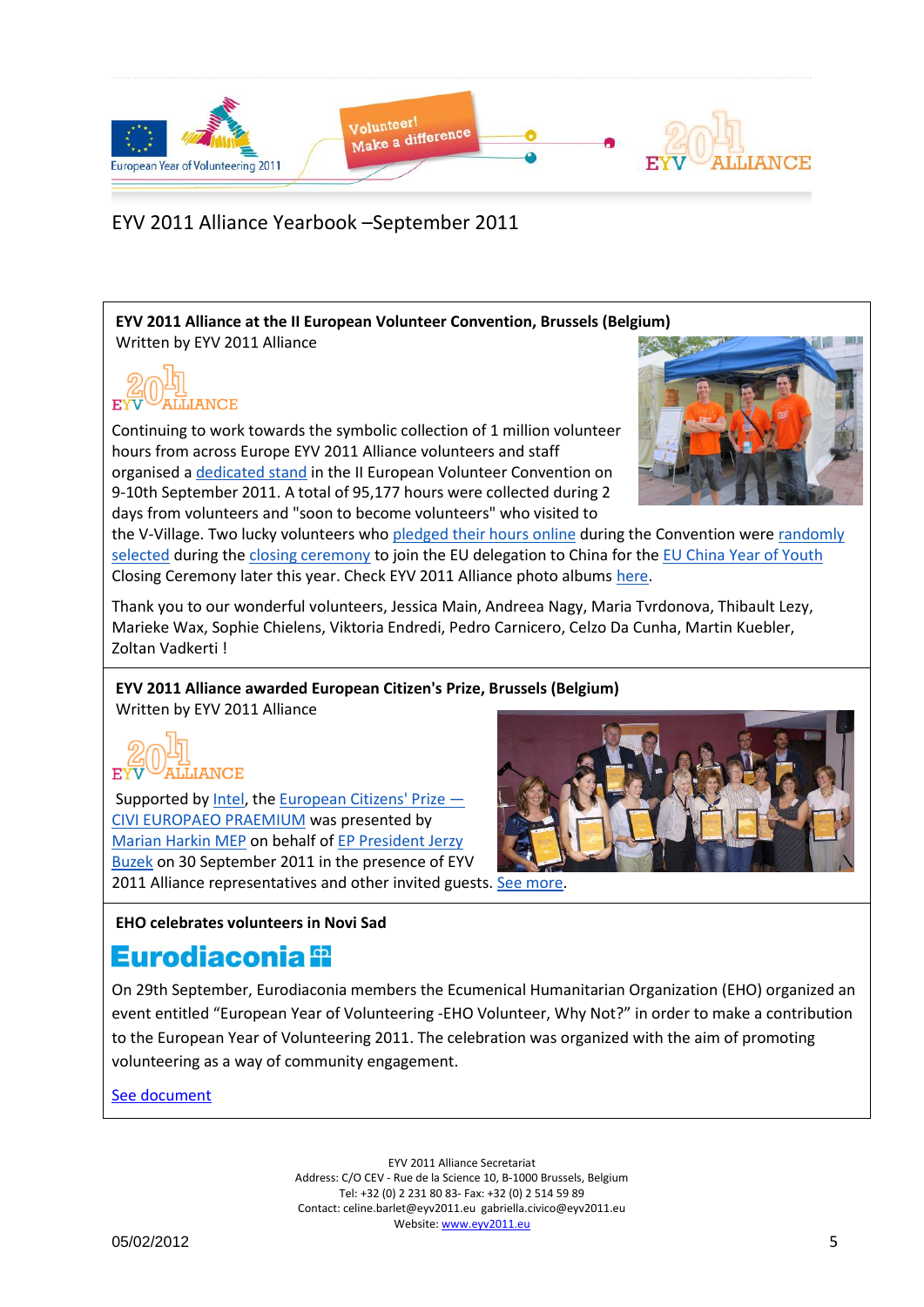

#### **EYV 2011 Alliance Working Group Meeting 3**

Written by EYV 2011 Alliance



The EYV 2011 Alliance Working Groups had a meeting in September 2011. The European Policy Agenda on Volunteering P.A.V.E. was approved by the EYV 2011 Alliance SG in November 2011 and was presented to policy makers at the EC EYV 2011 closing conference in Warsaw on 1st December 2011. [Read the full report.](http://www.eyv2011.eu/index.php?option=com_acymailing&ctrl=url&urlid=493&mailid=27&subid=3) [View Photos.](http://www.facebook.com/media/set/?set=a.292815804063891.80953.212863205392485&type=3)



[See document](Yearbook_Sept2011_Docs/EYV2011Alliance_WG_SeptemberMeeting_FinalReport.pdf)

**CEV member organisations led the national campaign "Croatia is volunteering" •**  Written by CEV - European Volunteer Center



The Association for Civil Society Development SMART in partnership with Volunteer Centre Osijek, Association Mi and Volunteer Centre Zagreb organised the promotional campaign "Croatia is volunteering" under the slogan of EYV 2011 "Volunteer! Make a difference", through the Croatian Network of Volunteer Centres. The purpose of the awareness-raising event was to increase the visibility and value of the contribution of volunteers and volunteering Croatian society. The event took place on 21st September 2011. Different volunteer activities/small scale actions were simultaneously held in partnership with different stakeholders from various sectors (public, civil society, local/regional government) and took place all over Croatia. Several thousand people got involved in the campaign. The events benefited from national and local media coverage and were held under the auspices of the President of the Republic of Croatia.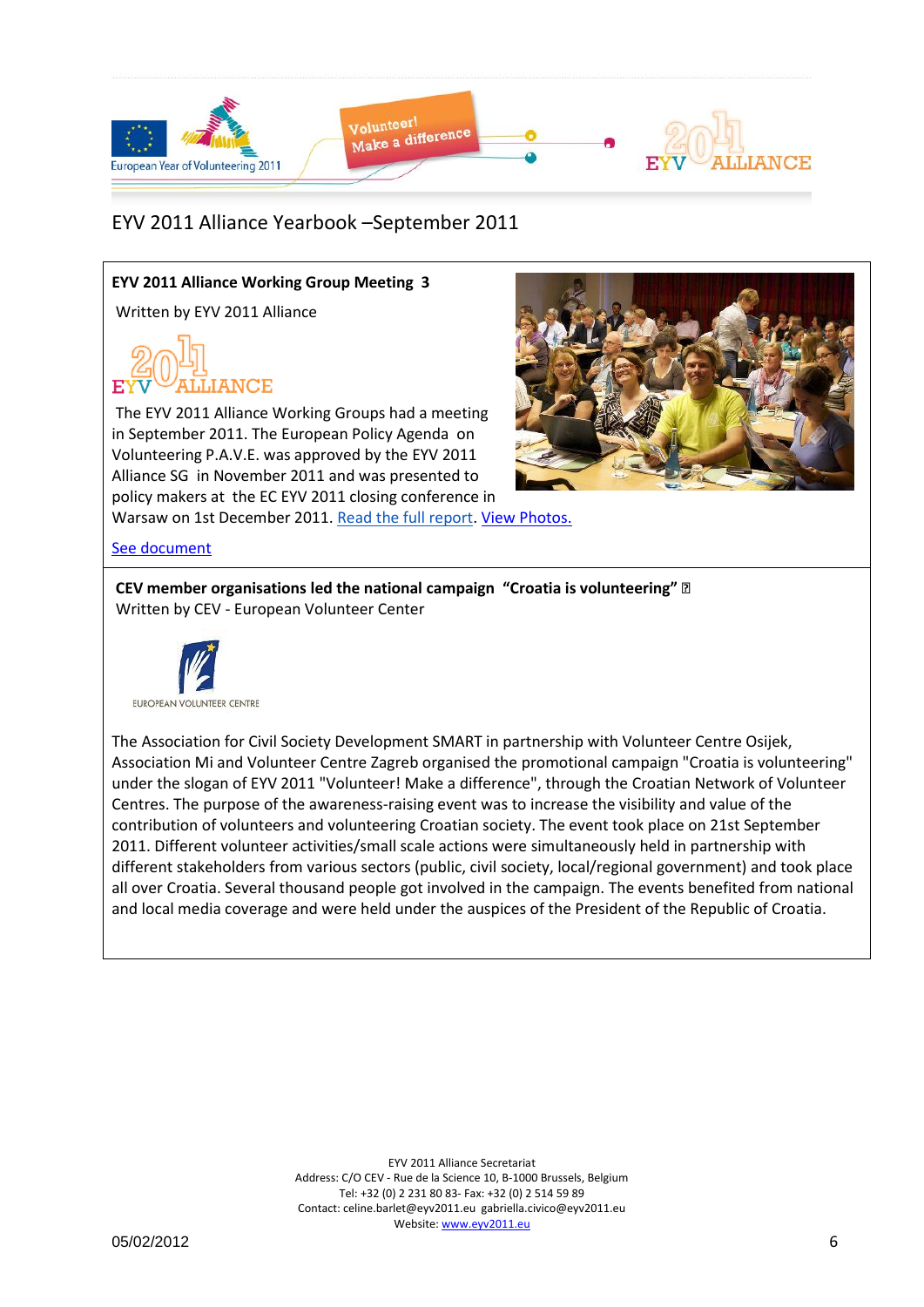

#### **Young Volunteers Stand up!**

YFJ - European Youth Forum

| european<br>youth forum |
|-------------------------|

On September 7-11, the European Youth Forum organised the biggest Civil Society event of the European Year on Volunteering proving and showcasing the impact and outreach of volunteers in youth organisations: the II Youth Convention on Volunteering.

The event, hosted by the European Parliament, was a space for young volunteers and youth organisations to work together, to discuss with European decision-makers and to celebrate the commitment of young people throughout Europe building a better Europe every day.

The Convention consisted of a wide range of activities, most notably the Stakeholder Conference on the Rights of Volunteers, the Volunteer Bridge dedicated to the EU-China Year of Youth, the Volunteers Village, hosting Member Organisations' and other partners' stands and activities, the launch of the European Youth Forum Alumni Network and the YO!Fest which celebrated 15 years of the European Youth Forum.

Part of the Convention was the Volunteer Bridge, one of the flagship events of the 2011 EU-China Year of Youth, organised by the European Youth Forum in partnership with the All-China Youth Federation, the European Commission and the European External Action Service and with the support of the Policy Dialogue Support Facility. A World Music Village Workshop, a Graffiti Workshop and the III China-Europe Symposium on Youth Work Development featured in this event. It provided an experience of volunteering and showcased the contribution of participatory youth organisations to the volunteering sector and to society.

The Village provided the space to more than 80 organisations, Members and non-Members of the platform, to present their work, to bring forward the added value of volunteering within their specific contexts and to engage participants and visitors in a set of workshops and interactive sessions. This Village showed the diversity and strength of youth work and the work of youth organisations. The Youth Forum therefore held a meeting in the Village with experts of the institutions who work on the new cycle of EU Programmes dedicated to Youth.

YFJ - European Youth Forum

Overall the Convention gave visibility to volunteering in youth work, showcased the impact of youth organisations, provided them with a space for exchange and to learn from best practices and gave political visibility to the European Youth Forum across the institutions in Brussels. One of the first results was the support to the draft Charter on the Rights and Responsibilities of Volunteers from several important actors such as Mr. Staffan Nilsson, President of the European Economic and Social Committee, Mr. Gianni Pittella, Vice-President of the European Parliament, Ms. Isabelle Durant, Vice-President of the European Parliament, Mr. Jean-Pierre Vandersteen, Director General for Communication of DG Communications (EC), Ms. Marian Harkin, EP Coordinator of the European Year of Volunteering.

The video report of the Convention can be viewed on the Youth Forum's Vimeo page <http://vimeo.com/32912396> [See document 1](Yearbook_Sept2011_Docs/Young_Volunteers_Stand_Up.mp4) [See document 2](Yearbook_Sept2011_Docs/Stakeholder_Report_YFJ.doc) [See document 3](Yearbook_Sept2011_Docs/0818_11_declaration_fin_YFJ.pdf)